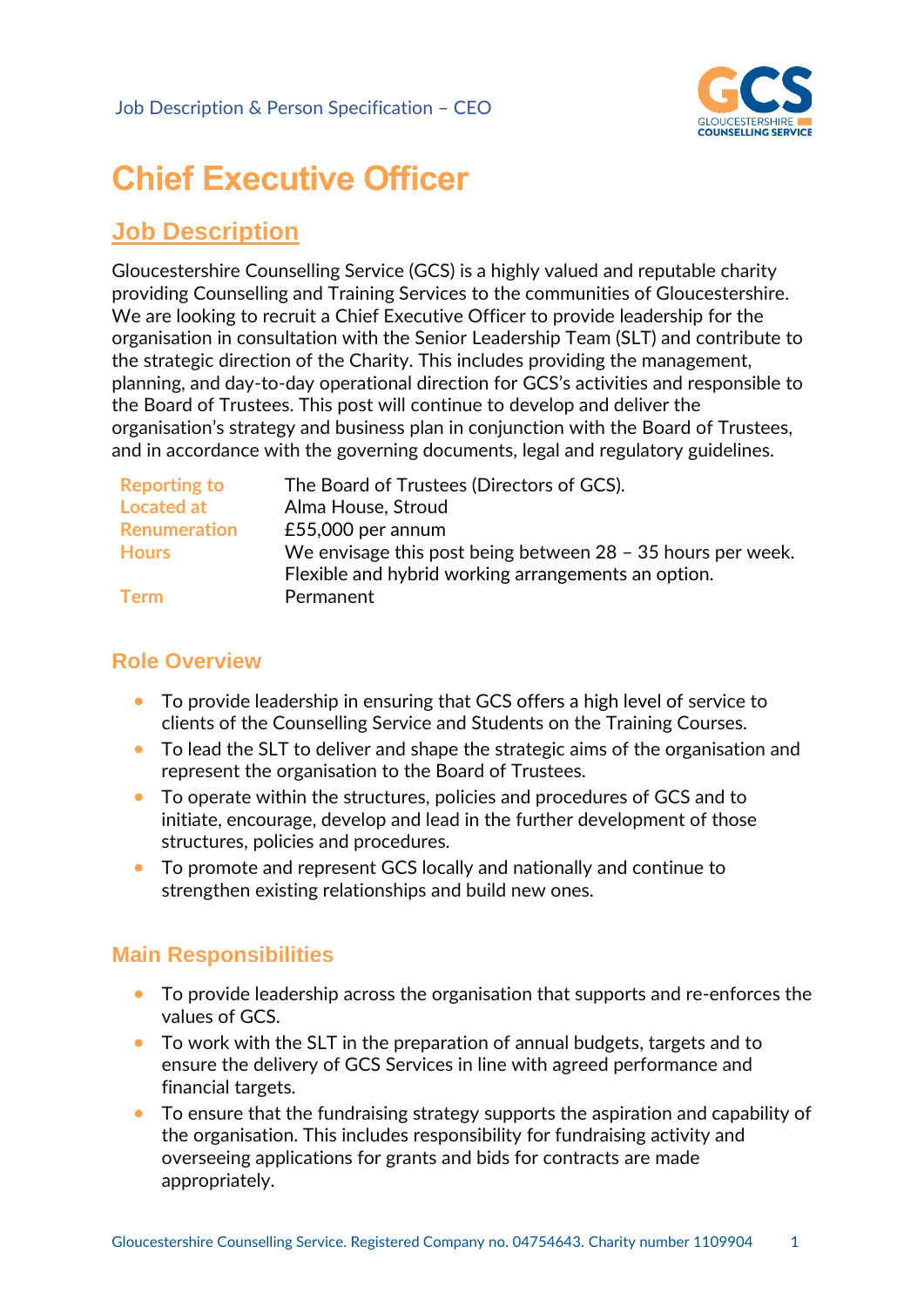#### Job Description & Person Specification – CEO



- To ensure that there is a sufficiently strong and balanced organisational and administrative structure and resources in GCS to meet its objectives.
- To ensure that adequate planning, monitoring and quality assurance policies and procedures are in place within GCS.
- To ensure that responsibility for Counselling and Training Services are clearly, appropriately and accountably managed within GCS.
- To effectively line manage the SLT ensuring a culture of inclusivity across all staff and taking into account the development needs of individuals and teams.
- To ensure that effective systems of communication exist within the organisation which create a culture of openness and transparency.
- To organise, chair/facilitate and attend meetings as required designed to foster good communication, practice, and performance throughout the organisation.

#### **Responsibilities with the Senior Leadership Team**

- To lead, support and collaborate with the Board of Trustees and SLT in the development of the stated objects, articles and values of the organisation.
- To collaborate with the Board and SLT on the development, implementation and review of the organisation's Strategic Plan
- To identify areas of potential risk to the organisation, work with the SLT to develop policies, training, and/or frameworks to address these.
- To ensure that the organisation can demonstrate the value of the services provided and the impact of its work, including the preparation of quarterly reports and KPIs for the Board of Trustees highlighting impact, areas of concern, and development needs against the agreed strategy.

#### **Responsibilities for Personnel Management**

- To ensure that appropriate personnel policies, procedures and conditions of service are implemented, maintained and embedded for all appointed staff.
- To ensure that all who work for GCS, whether in a paid or voluntary capacity, are given regular support, development and supervision, including annual appraisal.
- To meet with the SLT on a regular basis and provide feedback to Trustees.
- To oversee staff appointment panels, participate as appropriate and ensure effective new staff onboarding.

#### **Responsibilities for Service Development**

- To lead and encourage a pro-active approach to the development of the organisation, in line with GCS aims and objectives and agreed strategy.
- To co-ordinate all areas of development of the Services taking into account end user feedback.
- Continue to cultivate and nurture the supportive, honest and creative organisational culture.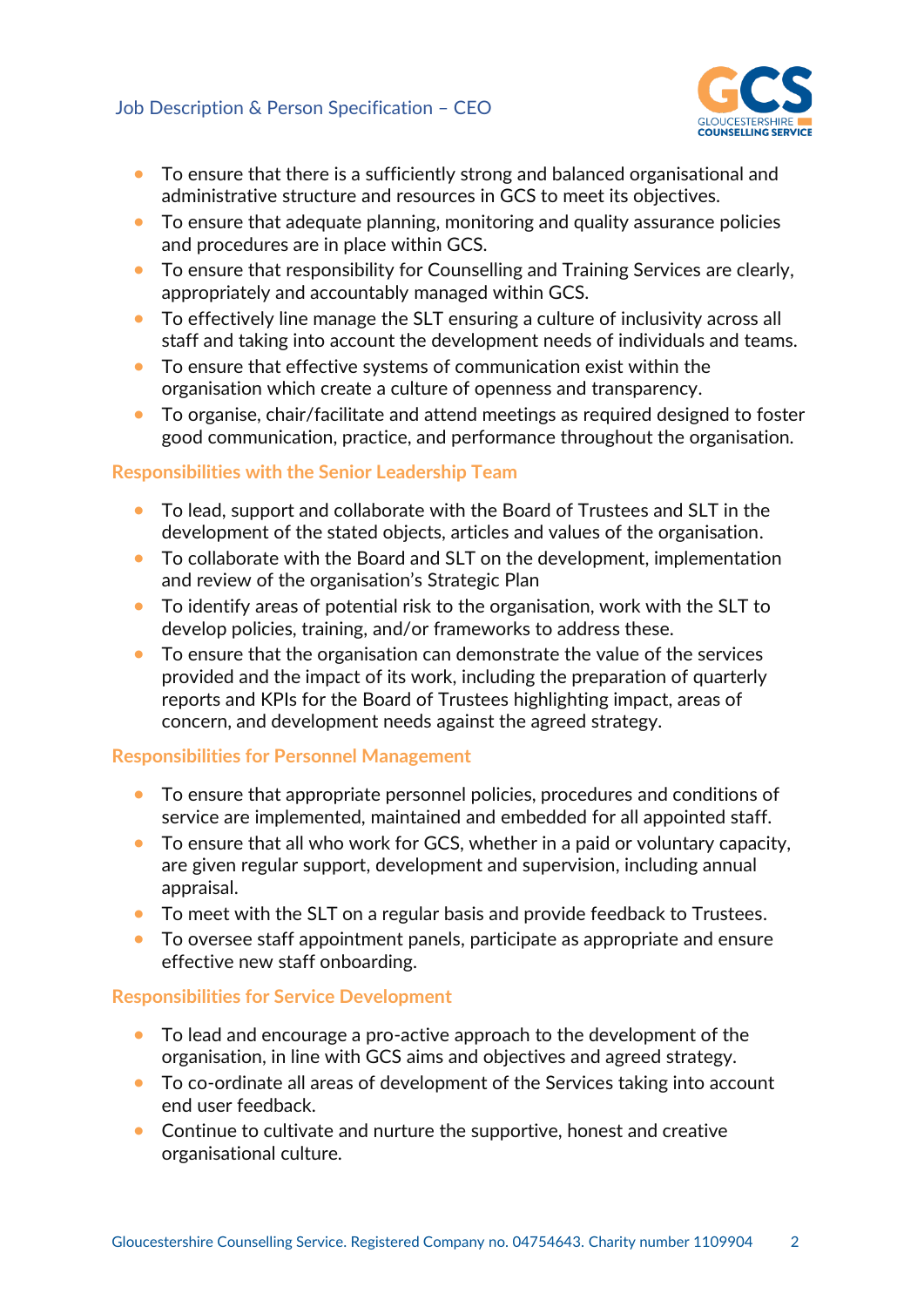#### Job Description & Person Specification – CEO



• Support the organisational governance including for data and GDPR, confidentiality, health and safety as examples.

#### **Responsibilities with External Relations**

- To represent GCS to external stakeholders including professional and accrediting bodies.
- To develop the organisations marketing strategy, including representing GCS to external stakeholders such as funding bodies, local councils, the media and professional/accrediting bodies maximising the opportunities to raise the profile of GCS.

## **Person Specification**

The Chief Executive will need sensitivity to and awareness of the work of GCS, and the impact of the work on staff within the organisation. We are seeking a person who will have commitment to the organisation and its approach, who can think strategically and creatively, work effectively as a member of a team, and who has excellent communication and interpersonal skills.

| <b>Qualifications</b>                       |           | Educated to degree level or equivalent. (A)                                                                                  |
|---------------------------------------------|-----------|------------------------------------------------------------------------------------------------------------------------------|
|                                             |           | Postgraduate qualification in leadership / management. (A)                                                                   |
| <b>Experience &amp;</b><br><b>Knowledge</b> | $\bullet$ | Experience of leadership and management and project<br>delivery in the voluntary, private, or statutory sectors. (A,<br>Int) |
|                                             |           | Experience of creating, delivering and reporting against<br>strategic goals and business plans. (A, Int)                     |
|                                             |           | Awareness of, and commitment to the counselling and<br>training services provided by the organisation. (A, Int)              |
|                                             |           | Experience of implementing decisions in relation to Ethical<br>Frameworks. (Int)                                             |
|                                             |           | Knowledge and interest in the Counselling landscape -<br>locally and nationally. (Int)                                       |
|                                             |           | Knowledge of commissioning in the NHS/tendering. (A)                                                                         |
|                                             |           | Experience/knowledge of fundraising. (A/Int)                                                                                 |

• Appreciate where clinical governance and business boundaries lie. (Int)